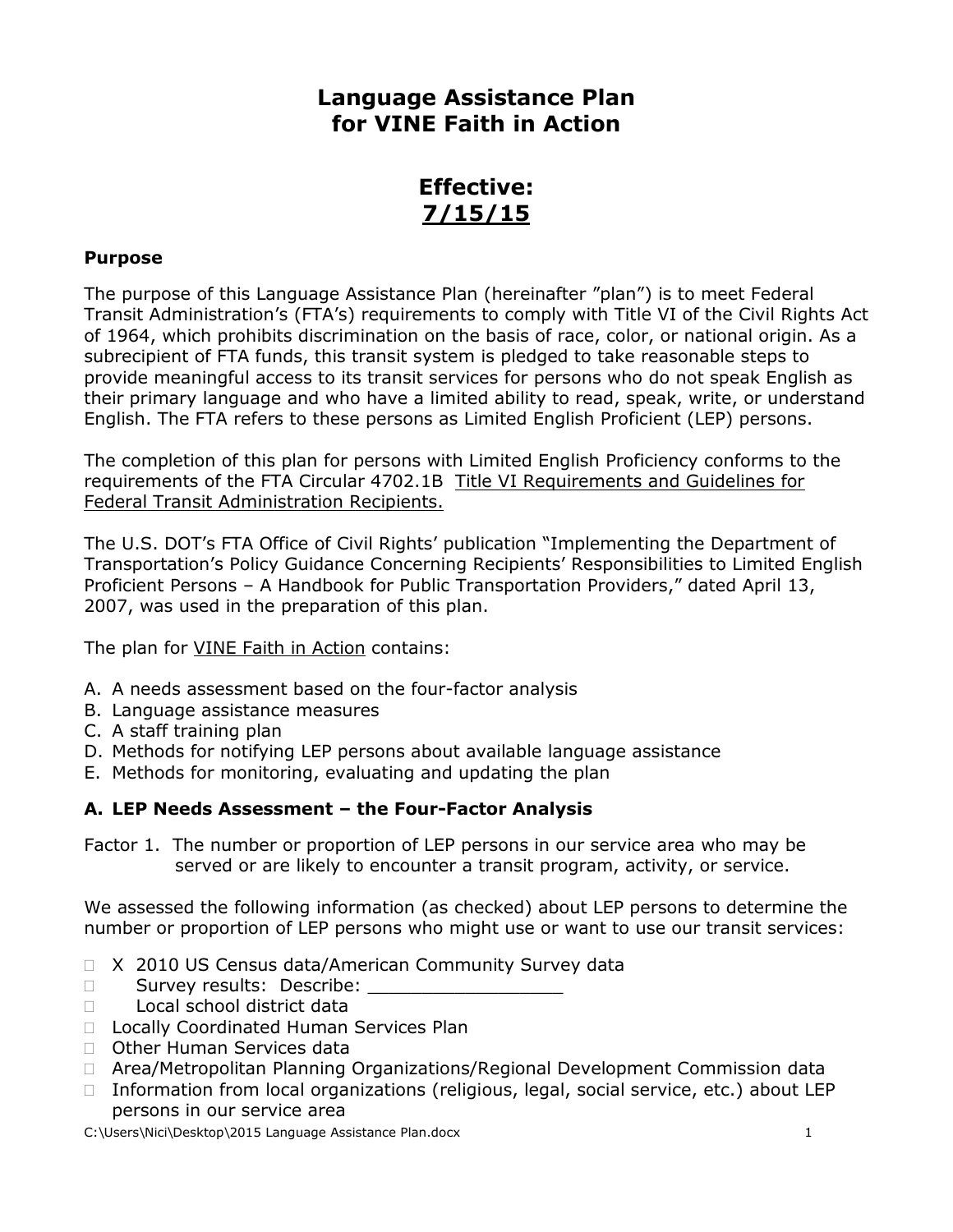- □ Reports from drivers, dispatchers and others about contact with LEP persons
- □ Other information: Describe:

According to data provided by Mn/DOT from the 2010 American Community Survey 2007- 2011 Five-Year estimate:

- 1) The total number of LEP persons in our service area is 1869.
- 2) The total eligible population in our service area is 90097.
- 3) The proportion of LEP persons to the total eligible service population is  $2\%$ .
- Factor 2. The frequency with which LEP persons come in contact with our transit programs, activities, or services.

VINE Faith in Action's People to Jobs program partners with both the Blue Earth County Employment Services and the Adult Basic Education program. With these partnerships, we provide transportation to LEP persons for education purposes daily during the school year and for employment and daycare needs. VINE also has contracts with local county human services to provide transportation for MA eligible LEP passengers. Thanks to a Title IIIB federal grant award, VINE is now implementing "special access services" for LEP elders. Grant funds will allow us hire a FT project coordinator and interpreters who will help elders from diverse cultures access transportation and other needed services.

VINE is establishing an Advisory Committee to implement our "special access service project". Representatives from the local Islamic Center, the Diversity Council, and the MN Council of Churches (MCC) Refugee Project will assist us in making connections with LEP people in Blue Earth, Nicollet, and Le Sueur Counties. They have already identified the need for transportation from public housing (not on the public bus routes) to enable refugees to connect with others from their cultures. Consistently we hear about the isolation and loneliness that elders experience as their younger family members get jobs, pursue their education, and the American dream.

Other destinations frequently identified include the Blue Earth County Government Center (also not on a Mankato bus route), Adult Basic Education classes, and local medical clinics. The Greater Mankato United Way is also closely involved with this project and will be a valuable resource.

Mankato is well known as a popular resettlement site for secondary refugee families, e.g. those who choose to relocate because of family ties and jobs. MCC staff estimates that 3- 5 secondary refugee families are arriving weekly. The conclusions drawn from examining this information about LEP persons seeking transit services are that transportation assistance is needed to help our newest neighbors navigate life in their homeland.

Factor 3 . The nature and importance of programs, activities, or services provided to the LEP population.

Our transit system considers transit to be an important and essential service for many people living in our service area. Many LEP persons use our transit service to travel to work, medical appointments, and educational opportunities. During the 2013-2014 FY,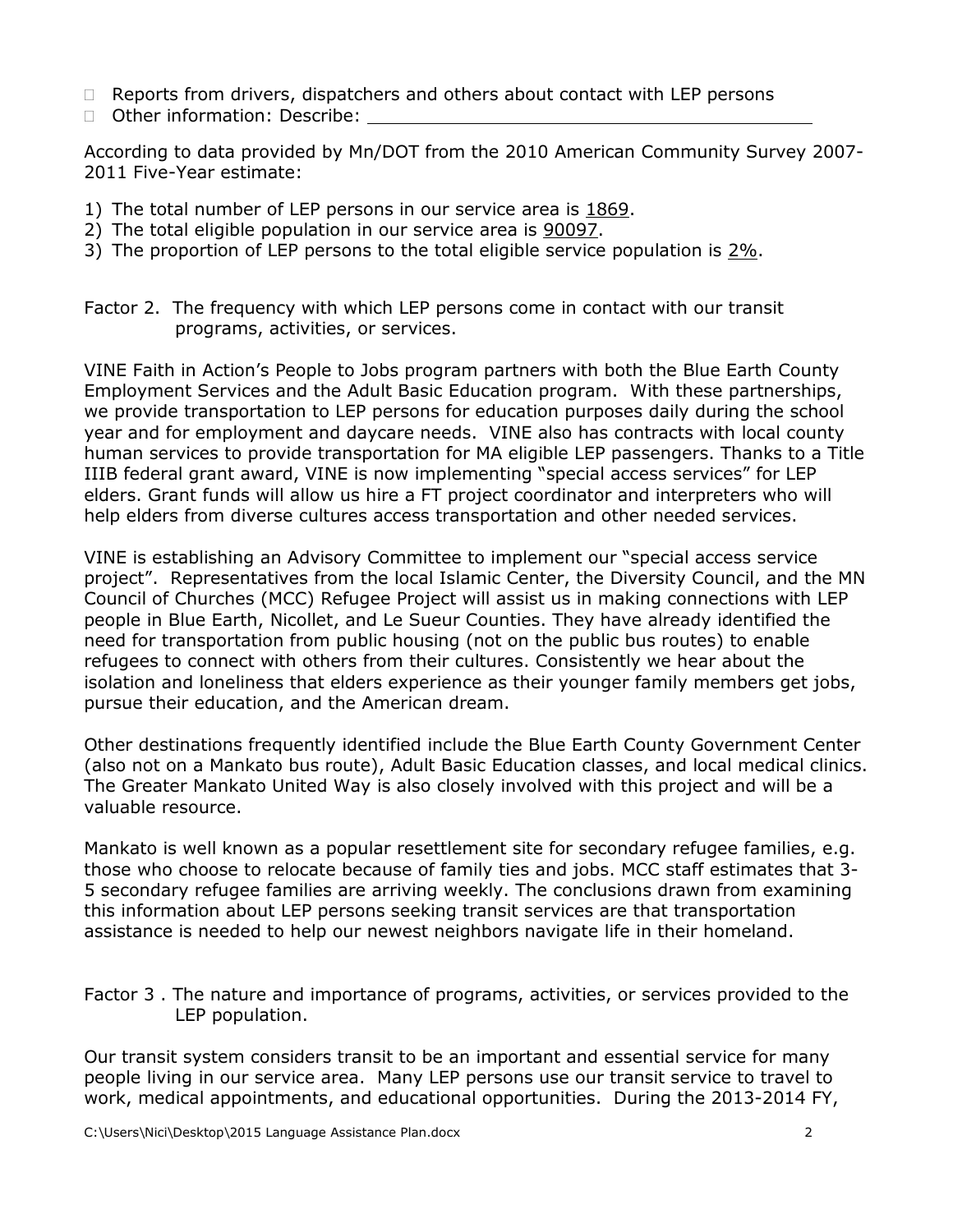VINE provided 2112 rides to 37 LEP adults for employment, educational, or medical purposes. Besides providing rides to Adult Basic Education and English Language Learner Classes, we drive LEP persons to South Central College for advanced training. We provide adults with rides to their places of employment and their children to daycare.

Factor 4. The resources available to our transit system and the overall cost to provide language assistance.

Our current budget for marketing to or communicating with LEP persons in their language about transit services that are available to them is \$3,250. Using DHS grant dollars, we have recently contracted with a videographer to produce 60-second commercials in Spanish, Arabic, and Nuer languages to promote transportation and other services. Commercials will be posted on our website and shared electronically with LEP groups and individuals. VINE's service brochure is available in Spanish. Interpreters who will be hired through the AAA grant will help explain VINE's transit service to LEP persons. Currently, one of our staff members is fluent in Russian and several volunteer drivers speak Spanish. Our partnerships with Blue Earth County Employment Services and Adult Basic Education assist us in communicating with people whose first language is not English. These partnerships also help with marketing the People to Jobs program.

### **B. Language Assistance Measures**

There are several language assistance measures that are available to VINE Faith in Action. These include: Check off any items below that are relevant and provide a short narrative to explain your future efforts.

- $\Box$  X Translation of key documents in the following language(s): Spanish, Arabic, Nuer, Russian
- $\Box$  X Arranging for availability of oral translators
- $\Box$  X Communication with LEP persons' groups about transit services
- $\Box$  X Posting notices in appropriate languages informing LEP persons of available services
- Describe:

# **C. Staff Training**

To ensure effective implementation of this plan, the transit system will schedule training at orientations for new staff and for all relevant employees on a quarterly basis in 2016 and yearly thereafter.

- the transit system's Language Assistance Plan
- demographic data about local LEP population
- printed LEP persons' materials
- how to handle verbal requests for transit service in a foreign language
- responsibility to notify transit manager about any LEP persons' unmet needs.

The responsibility for coordinating staff and volunteer diversity training is included in the job description of the Special Access Coordinator.